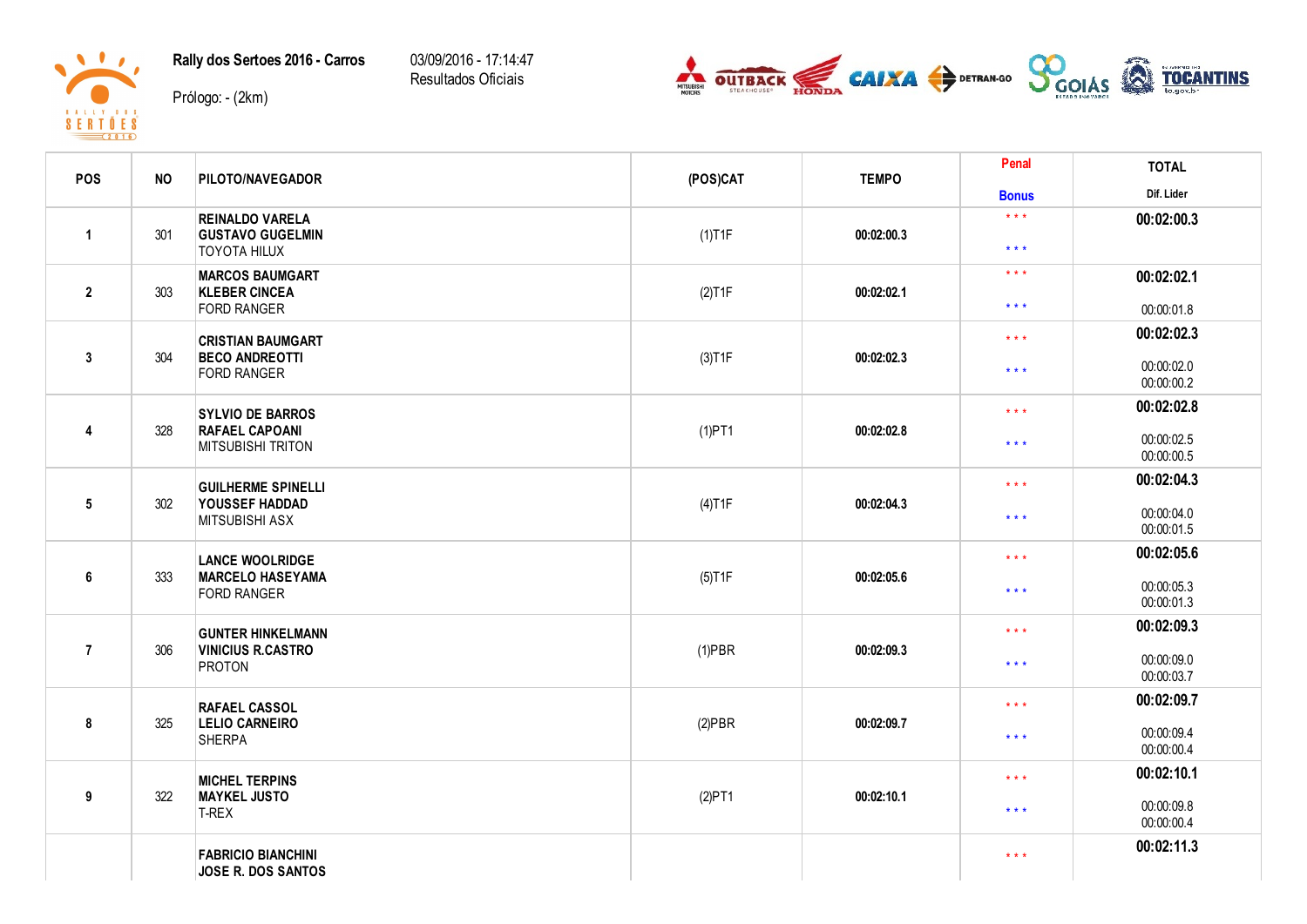| $10$ | 334                                        | T-REX                                                                    | (3)PT1     | 00:02:11.3              |                          |                          |
|------|--------------------------------------------|--------------------------------------------------------------------------|------------|-------------------------|--------------------------|--------------------------|
|      |                                            |                                                                          |            |                         | $\star \star \star$      | 00:00:11.0<br>00:00:01.2 |
|      |                                            | <b>LUIS NACIF</b>                                                        |            |                         | $\star$ $\star$ $\star$  | 00:02:12.9               |
| 11   | 305                                        | <b>FILIPE B.DE OLIVEIRA</b><br>RANGE ROVER EVOQUE                        | $(4)$ PT1  | 00:02:12.9              | $***$                    | 00:00:12.6<br>00:00:01.6 |
|      |                                            | <b>JORGE WAGENFUHR JR</b>                                                |            |                         | $\star$ $\star$ $\star$  | 00:02:13.4               |
| 12   | 319                                        | <b>JOEL KRAVTCHENKO</b><br>MITSUBISHI L200 EVO                           | $(5)$ PT1  | 00:02:13.4              | $***$                    | 00:00:13.1<br>00:00:00.5 |
|      |                                            | <b>LUIZ FACCO</b>                                                        |            |                         | $\star$ $\star$ $\star$  | 00:02:14.4               |
| 13   | 310                                        | <b>HUMBERTO PIAUI</b><br><b>MITSUBISHI TRITON SR</b>                     | $(3)$ PBR  | 00:02:14.4              | $\star$ $\star$ $\star$  | 00:00:14.1<br>00:00:01.0 |
|      |                                            | <b>DAVISON J.RABECCHI</b>                                                |            |                         | $\star$ $\star$ $\star$  | 00:02:14.9               |
| 14   | 313                                        | <b>FLAVIO MARINHO</b><br><b>MITSUBISHI TRITON SR</b>                     | $(6)$ PT1  | 00:02:14.9              | $\star$ $\star$ $\star$  | 00:00:14.6<br>00:00:00.5 |
|      |                                            | <b>LUCAS TEIXEIRA</b>                                                    |            |                         | $\star$ $\star$ $\star$  | 00:02:15.2               |
| 15   | 356<br><b>RAFAEL DIAS</b><br><b>SHERPA</b> | $(4)$ PBR                                                                | 00:02:15.2 | $\star$ $\star$ $\star$ | 00:00:14.9<br>00:00:00.3 |                          |
|      |                                            | <b>FABIO RUEDIGER</b>                                                    |            |                         | $\star$ $\star$ $\star$  | 00:02:15.5               |
| 16   | 338                                        | <b>EDUARDO BAMPI</b><br>MITSUBISHI L200RS                                | $(1)$ SPD  | 00:02:15.5              | $***$                    | 00:00:15.2<br>00:00:00.3 |
|      |                                            | <b>PEDRO PRADO</b>                                                       |            | $\star$ $\star$ $\star$ |                          | 00:02:17.3               |
| 17   | 326                                        | <b>JOAQUIM BICUDO</b><br>MITSUBISHI X 10                                 | $(7)$ PT1  | 00:02:17.3              | $***$                    | 00:00:17.0<br>00:00:01.8 |
|      |                                            | <b>CELSO MACEDO</b>                                                      |            |                         | $\star$ $\star$ $\star$  | 00:02:20.0               |
| 18   | 330                                        | <b>BELEN MACEDO</b><br>MISTUBISHI TR4ER                                  | (1)PD2     | 00:02:20.0              | $* * *$                  | 00:00:19.7<br>00:00:02.7 |
|      | 317                                        | THIAGO RIZZO DA SILVA<br><b>IVO MAYER</b><br><b>MITSUBISHI TRITON SR</b> |            |                         | $\star$ $\star$ $\star$  | 00:02:21.5               |
| 19   |                                            |                                                                          | $(2)$ SPD  | 00:02:21.5              | * * *                    | 00:00:21.2<br>00:00:01.5 |
|      |                                            | <b>CRISTIAN DOMECG</b>                                                   |            |                         | $\star$ $\star$ $\star$  | 00:02:21.8               |
| 20   | 331                                        | <b>WEIDNER MOREIRA</b><br><b>MITSUBISHI TRITON</b>                       | $(3)$ SPD  | 00:02:21.8              | $***$                    | 00:00:21.5<br>00:00:00.3 |
| 21   | 311                                        | <b>GLAUBER FONTOURA</b><br><b>JOSEANE KOERICH</b>                        | $(4)$ SPD  | 00:02:22.6              | $\star$ $\star$ $\star$  | 00:02:22.6               |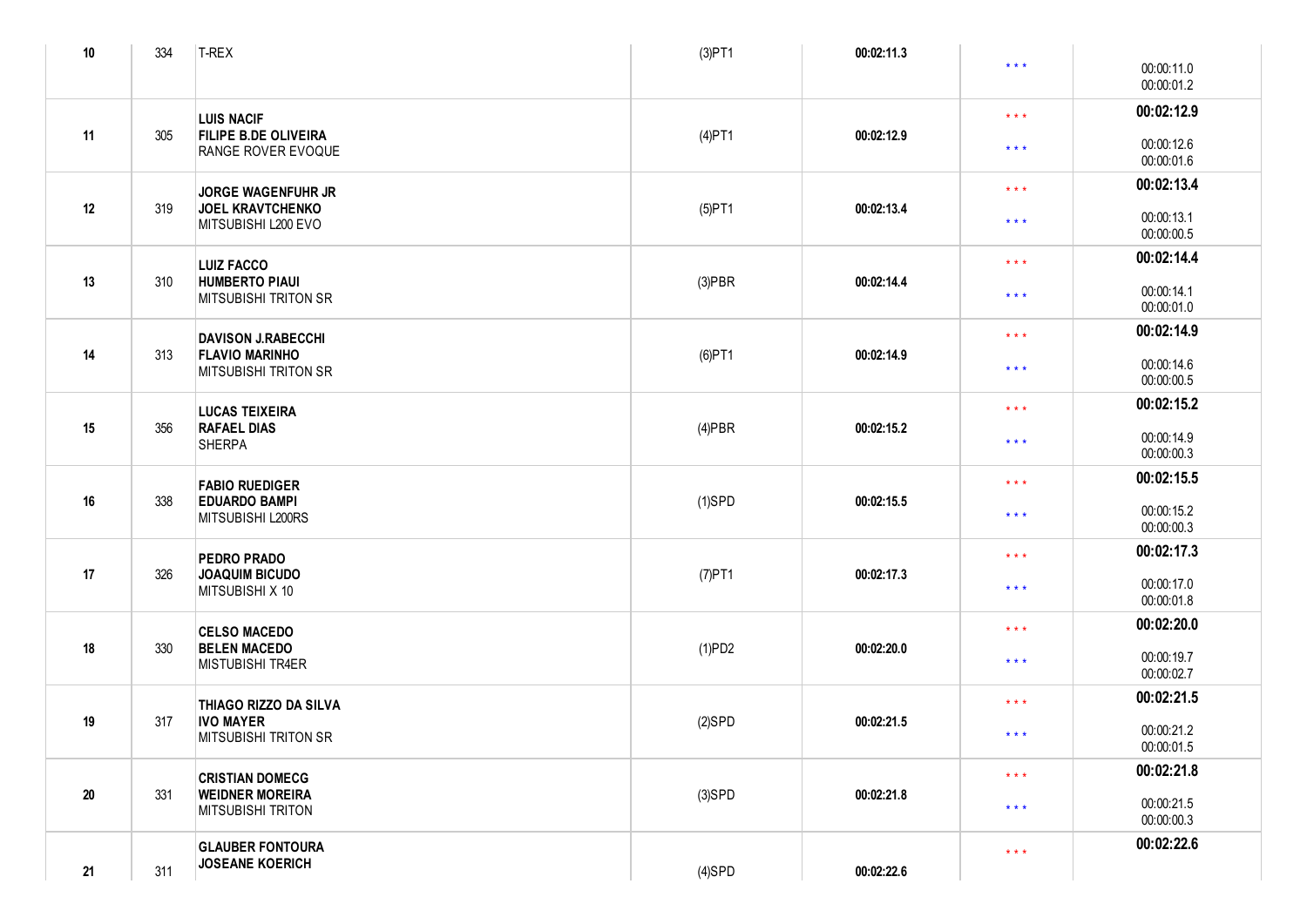|    |     | <b>MITSUBISHI TRITON SR</b>                                                 |           |            |                                                                                              |                          |
|----|-----|-----------------------------------------------------------------------------|-----------|------------|----------------------------------------------------------------------------------------------|--------------------------|
|    |     |                                                                             |           |            | $\star$ $\star$ $\star$                                                                      | 00:00:22.3<br>00:00:00.8 |
|    |     | <b>SVEN FISCHER</b>                                                         |           |            | $\star$ $\star$ $\star$                                                                      | 00:02:23.6               |
| 22 | 344 | <b>JOAO LUIS STAL</b><br>MITSUBISHI PAJERO                                  | (2)PD2    | 00:02:23.6 | $\star$ $\star$ $\star$                                                                      | 00:00:23.3<br>00:00:01.0 |
|    |     | <b>MAURO S.GUEDES</b>                                                       |           |            | $\star$ $\star$ $\star$                                                                      | 00:02:24.8               |
| 23 | 314 | <b>NEURIVAN CALADO</b><br><b>MITSUBISHI TRITON SR</b>                       | $(8)$ PT1 | 00:02:24.8 | $\star$ $\star$ $\star$                                                                      | 00:00:24.5<br>00:00:01.2 |
|    |     | <b>FREDERICO DA SILVA</b>                                                   |           |            | $\star$ $\star$ $\star$                                                                      | 00:02:25.1               |
| 24 | 342 | <b>JOSE TOMICH JR</b><br>MITSUBISHI TR4 ER                                  | (3)PD2    | 00:02:25.1 | $\star$ $\star$ $\star$                                                                      | 00:00:24.8<br>00:00:00.3 |
|    |     | <b>FLAVIO LUNARDI</b>                                                       |           |            | $\star$ $\star$ $\star$                                                                      | 00:02:25.2               |
| 25 | 340 | <b>FRED B.DA SILVA</b><br>CHEVROLETS10LS                                    | (4)PD2    | 00:02:25.2 | $\star$ $\star$ $\star$                                                                      | 00:00:24.9<br>00:00:00.1 |
|    | 341 | <b>VILSON THOMAS</b><br><b>RAFAEL M. DA LUZ</b><br>MITSUBISHI TR4 ER        |           |            | $\star$ $\star$ $\star$                                                                      | 00:02:25.7               |
| 26 |     |                                                                             | (5)PD2    | 00:02:25.7 | $\star$ $\star$ $\star$                                                                      | 00:00:25.4<br>00:00:00.5 |
|    | 339 | NADIMIR DE OLIVEIRA<br><b>RICARDO A.DA SILVA</b><br><b>MITSUBISHI TR4ER</b> |           |            | $\star$ $\star$ $\star$                                                                      | 00:02:26.2               |
| 27 |     |                                                                             | (6)PD2    | 00:02:26.2 | $\star$ $\star$ $\star$                                                                      | 00:00:25.9<br>00:00:00.5 |
|    |     | <b>VALDIR DE LACERDA</b>                                                    |           |            | $\star$ $\star$ $\star$                                                                      | 00:02:29.7               |
| 28 | 315 | <b>ISAC PINTO</b><br><b>MITSUBISHI TRITON SR</b>                            | $(5)$ SPD | 00:02:29.7 | $\star$ $\star$ $\star$                                                                      | 00:00:29.4<br>00:00:03.5 |
|    | 307 | <b>PAULO PICHINI</b><br><b>PAULO BOMBA</b><br><b>EVOQUE EVOQUE</b>          |           |            | 00:02:30.0<br>$\star$ $\star$ $\star$<br>00:00:29.7<br>$\star$ $\star$ $\star$<br>00:00:00.3 |                          |
| 29 |     |                                                                             | $(9)$ PT1 | 00:02:30.0 |                                                                                              |                          |
|    | 318 | <b>DALTRO MARONEZI</b><br><b>GUILHERME REZENDE</b><br>MITSUBISHI TR4        |           |            | $\star$ $\star$ $\star$                                                                      | 00:02:30.0               |
| 30 |     |                                                                             | (7)PD2    | 00:02:30.0 | $***$                                                                                        | 00:00:29.7<br>00:00:00.0 |
|    | 345 | <b>FABIO FREIRE</b><br>JOAO AFRO LEAL<br>MITSUBISHI TR4                     |           |            | $\star$ $\star$ $\star$                                                                      | 00:02:32.4               |
| 31 |     |                                                                             | (8)PD2    | 00:02:32.4 | $\star$ $\star$ $\star$                                                                      | 00:00:32.1<br>00:00:02.4 |
| 32 | 320 | <b>ROBERTO CAMPORESE</b><br><b>UMBERTO FIORI</b>                            | $(6)$ T1F | 00:02:32.6 | $\star$ $\star$ $\star$                                                                      | 00:02:32.6               |